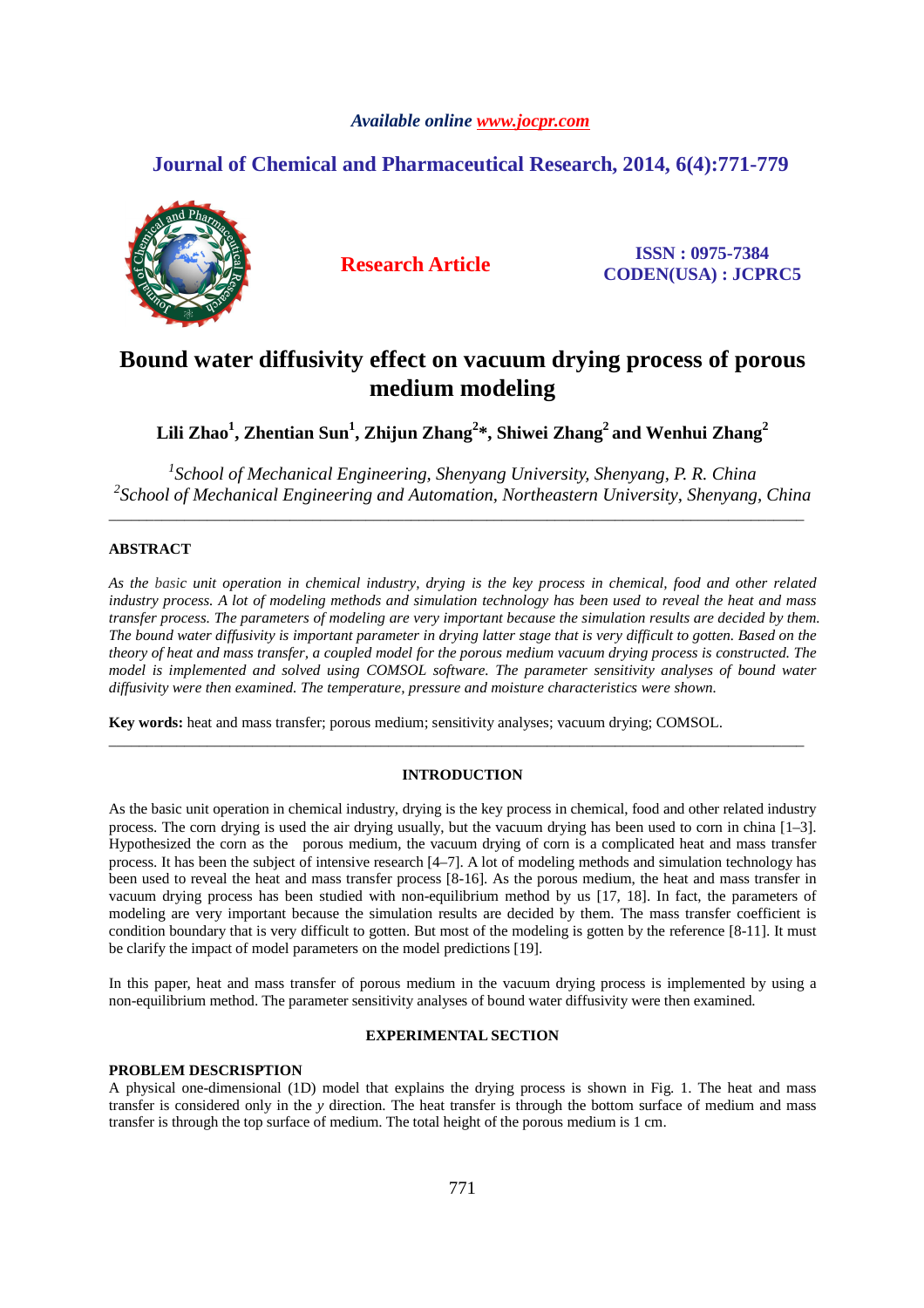#### **Assumption**

The porous medium consists of a continuous rigid solid phase, an incompressible liquid phase (free water), and a continuous gas phase that is assumed to be a perfect mixture of vapor and dry air, considered as ideal gases. For a mathematical description of the transport phenomenon in a porous medium, we adopt a continuum approach, wherein macroscopic partial differential equations are achieved through the volume averaging of the microscopic conservation laws. The value of any physical quantity at a point in space is given by its average value on the averaging volume centered at this point.

*\_\_\_\_\_\_\_\_\_\_\_\_\_\_\_\_\_\_\_\_\_\_\_\_\_\_\_\_\_\_\_\_\_\_\_\_\_\_\_\_\_\_\_\_\_\_\_\_\_\_\_\_\_\_\_\_\_\_\_\_\_\_\_\_\_\_\_\_\_\_\_\_\_\_\_\_\_\_*

The moisture movement of the inner porous medium is liquid water and vapor movement; that is, the liquid water could become vapor, and the vapor and liquid water are moved by the pressure gradient. The heat and mass transfer theory could be found in everywhere [8].



**Figure 1. 1D model of porous medium with cortex** 

| The compressibility effects of the liquid phase are negligible, and the phase is homogeneous: |  |
|-----------------------------------------------------------------------------------------------|--|
| $\overline{\rho}_i = cste$                                                                    |  |

The solid phase is rigid and homogeneous:

$$
\overline{\rho}_s = cste \tag{2}
$$

The gaseous phase is considered an ideal gas. This phase ensures that

$$
\overline{\rho}_a = \frac{m_a P_a}{R\overline{T}}\tag{3}
$$

$$
\overline{\rho}_{\nu} = \frac{m_{\nu}\overline{P}_{\nu}}{R\overline{T}} \tag{4}
$$

$$
\overline{P}_g = \overline{P}_a + \overline{P}_v \tag{5}
$$

$$
\overline{\rho}_g = \overline{\rho}_a + \overline{\rho}_v \tag{6}
$$

The assumption of the local thermal equilibrium between the solid, gas, and liquid phases involves

$$
\overline{T}_s = \overline{T}_s = \overline{T}_w = \overline{T}
$$
\n(7)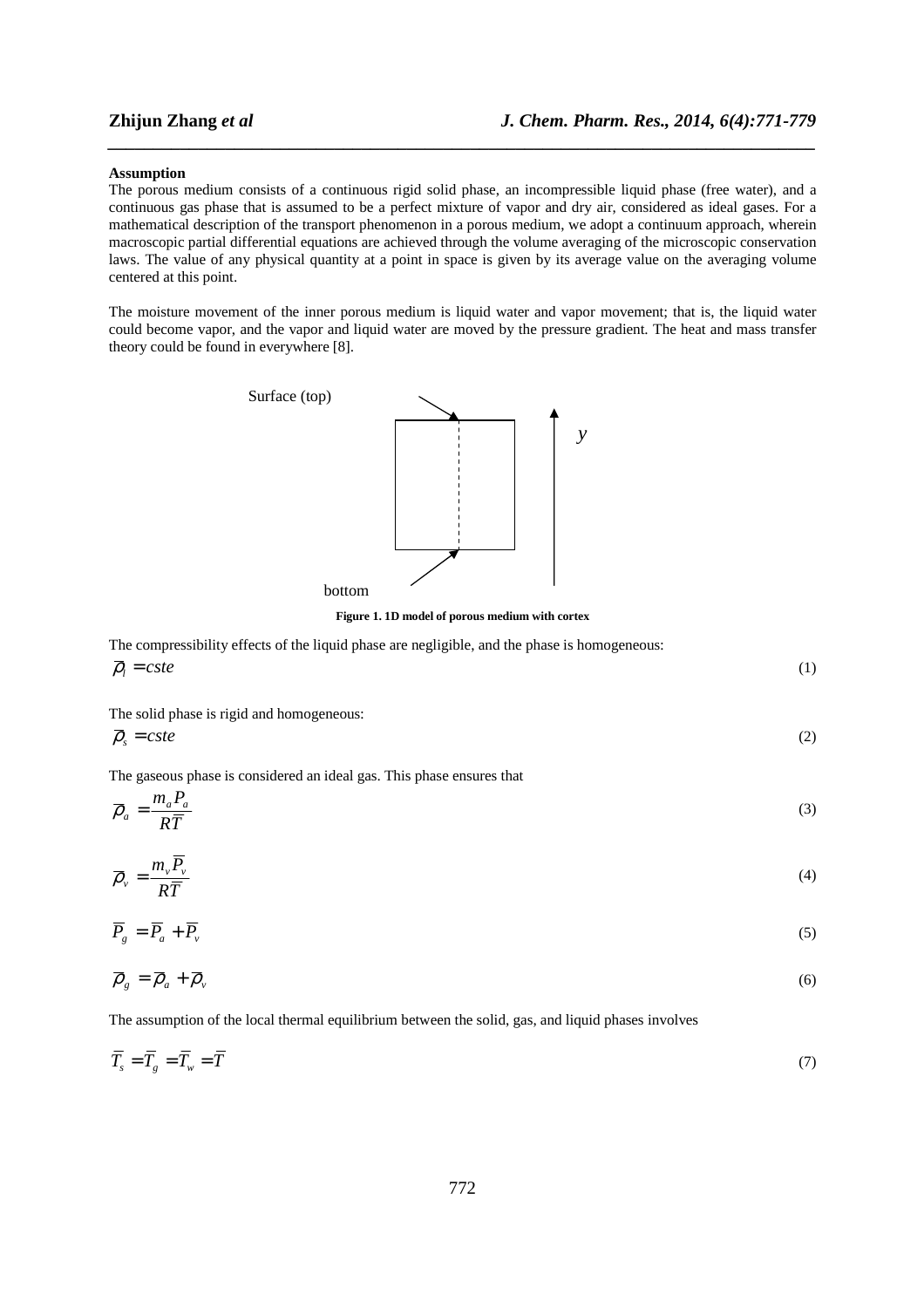#### **GOVERNING EQUATIONS**

## **Mass balance equation**

Mass conservation equations are written for each component in each phase. Given that the solid phase is rigid, the following is given:

*\_\_\_\_\_\_\_\_\_\_\_\_\_\_\_\_\_\_\_\_\_\_\_\_\_\_\_\_\_\_\_\_\_\_\_\_\_\_\_\_\_\_\_\_\_\_\_\_\_\_\_\_\_\_\_\_\_\_\_\_\_\_\_\_\_\_\_\_\_\_\_\_\_\_\_\_\_\_*

$$
\frac{\partial \overline{\rho}_s}{\partial t} = 0 \tag{8}
$$

The averaged mass conservation of the dry air yields

$$
\frac{\partial (\varepsilon \cdot S_g \overline{\rho}_a)}{\partial t} + \nabla \cdot (\overline{\rho}_a \overline{V}_a) = 0
$$
\n(9)

For vapor,

$$
\frac{\partial (\varepsilon \cdot S_g \overline{\rho}_v)}{\partial t} + \nabla \cdot (\overline{\rho}_v \overline{V}_v) = \dot{m}_l + \dot{m}_b \tag{10}
$$

For free water,

$$
\frac{\partial (\varepsilon \cdot S_l \overline{\rho}_l)}{\partial t} + \nabla \cdot (\overline{\rho}_l \overline{V}_l) = -\dot{m}_l \tag{11}
$$

For bound water,

$$
\frac{\partial(\mathcal{E}\cdot\overline{\rho}_b)}{\partial t} + \nabla\cdot(\overline{\rho}_b\overline{V}_b) = -\dot{m}_b
$$
\n(11)

For water, the general equation of mass conservation is obtained from the sum of the conservation equations of vapor (v) and free water (l). The general equation is written as follows:

$$
\frac{\partial W}{\partial t} + \nabla \cdot \left\{ \frac{1}{\overline{\rho}_s} (\overline{\rho}_l \overline{V}_l + \overline{\rho}_v \overline{V}_v + \overline{\rho}_b \overline{V}_b) \right\} = 0
$$
\n(12)

$$
W = \frac{\mathcal{E} \cdot S_l \overline{\rho}_l + \mathcal{E} \cdot S_g \overline{\rho}_v + \mathcal{E} \cdot \overline{\rho}_b}{(1 - \mathcal{E}) \overline{\rho}_s}
$$
(13)

For the Darcy flow of vapor,

$$
\overline{\rho}_{\nu}\overline{V}_{\nu} = \overline{\rho}_{\nu}\overline{V}_{g} - \overline{\rho}_{g}D_{\text{eff}} \cdot \nabla \overline{\omega}
$$
\n(14)

For the Darcy flow of air,

$$
\overline{\rho}_a \overline{V}_a = \overline{\rho}_a \overline{V}_g + \overline{\rho}_g D_{\text{eff}} \cdot \nabla \overline{\omega}
$$
\n(15)

For bound water,

$$
\rho_b \overline{V}_b = -\rho_s \cdot D_b \nabla (\frac{\rho_b}{\rho_s})
$$
\n(20)

The vapor fraction in mixed gas is given by

$$
\overline{\omega} = \frac{\rho_v}{\rho_g} \tag{16}
$$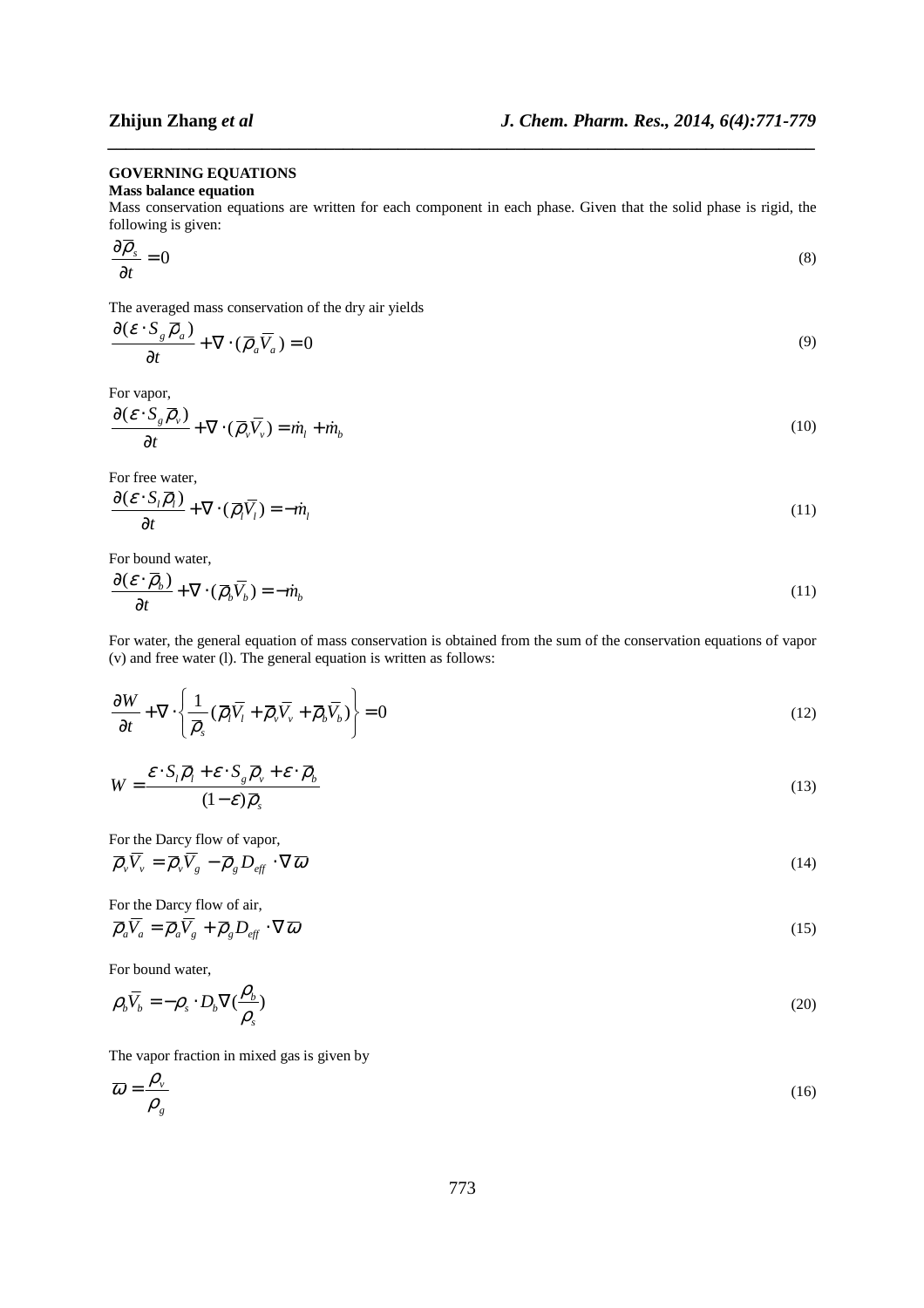The saturation of free water and gas is

$$
S_g + S_l = 1 \tag{17}
$$

*\_\_\_\_\_\_\_\_\_\_\_\_\_\_\_\_\_\_\_\_\_\_\_\_\_\_\_\_\_\_\_\_\_\_\_\_\_\_\_\_\_\_\_\_\_\_\_\_\_\_\_\_\_\_\_\_\_\_\_\_\_\_\_\_\_\_\_\_\_\_\_\_\_\_\_\_\_\_*

# **Momentum balance equation**

Where the gas and free water velocity is given by

$$
\overline{V}_g = -\frac{k_{m,g} \cdot k_{r,g}}{\mu_g} \cdot (\nabla \overline{P}_g - \rho_g \overline{g})
$$
\n
$$
\overline{V}_w = -\frac{k_{m,l} \cdot k_{r,l}}{\mu_l} \cdot (\nabla \overline{P}_l - \rho_l \overline{g})
$$
\n(19)

The pressure moving the free water is given by

$$
\overline{P}_l = \overline{P}_g - \overline{P}_c \tag{20}
$$

# **Energy balance equation**

By considering the hypothesis of the local thermal equilibrium, the energy conservation is reduced to a unique equation:

$$
\frac{\partial \overline{\rho}T}{\partial t} + \nabla \cdot (\overline{\rho}_a \overline{V}_a C_a \overline{T}_a + \overline{\rho}_v \overline{V}_v C_v \overline{T}_v + \overline{\rho}_l \overline{V}_l C_l \overline{T}_l + \overline{\rho}_b \overline{V}_b C_b \overline{T}_b) = \nabla (k_e \cdot \nabla \overline{T}) - \lambda \cdot \dot{I}
$$
\n(21)

$$
k_e = (1 - \varepsilon)k_s + \varepsilon (S_l k_l + k_b + S_g(\omega k_v + (1 - \omega)k_a))
$$
\n<sup>(22)</sup>

$$
\overline{\rho}\overline{T} = \overline{\rho}_s \overline{T}_s + \varepsilon \cdot S_g \overline{\rho}_a \overline{T}_a + \varepsilon \cdot S_g \overline{\rho}_v \overline{T}_v + \varepsilon \cdot S_l \overline{\rho}_l \overline{T}_l + \varepsilon \cdot \overline{\rho}_b \overline{T}_l
$$
\n(23)

#### **Boundary and Initial Conditions**

The model was run for different parameters. It was heated from the bottom, and the air and vapor was escaped from the top surface. The other boundaries of the model are insulated and impermeable. The boundary conditions are then given as:

B.C. for Eq. 
$$
(9)
$$
:

$$
\rho_{a, top} = \rho_{a, dryer} \tag{24}
$$

B.C. for Eq. (10) [15]:  
\n
$$
n_{v,top} = -h_m \mathcal{E} S_g (\rho_{v,top} - \rho_{v,dryer})
$$
\n(25)

B.C. for Eq. (15):  
\n
$$
n_{l,top} = -h_m \mathcal{E} S_l (\rho_{v,top} - \rho_{v,dryer})
$$
\n(27)

B.C. for Eq. (21) in bottom:

$$
T_{bottom} = T_h
$$
\n
$$
B.C. for Eq. (21) in top:
$$
\n
$$
T_{bottom} = T_h
$$
\n
$$
T_{bottom} = T_h
$$
\n
$$
T_{bottom} = T_h
$$
\n
$$
T_{bottom} = T_h
$$

$$
q_{top} = h(T_{ext} - \overline{T}) + (\lambda + C_l \overline{T}) n_{l,top} + C_v \overline{T} n_{v,top}
$$
\n(30)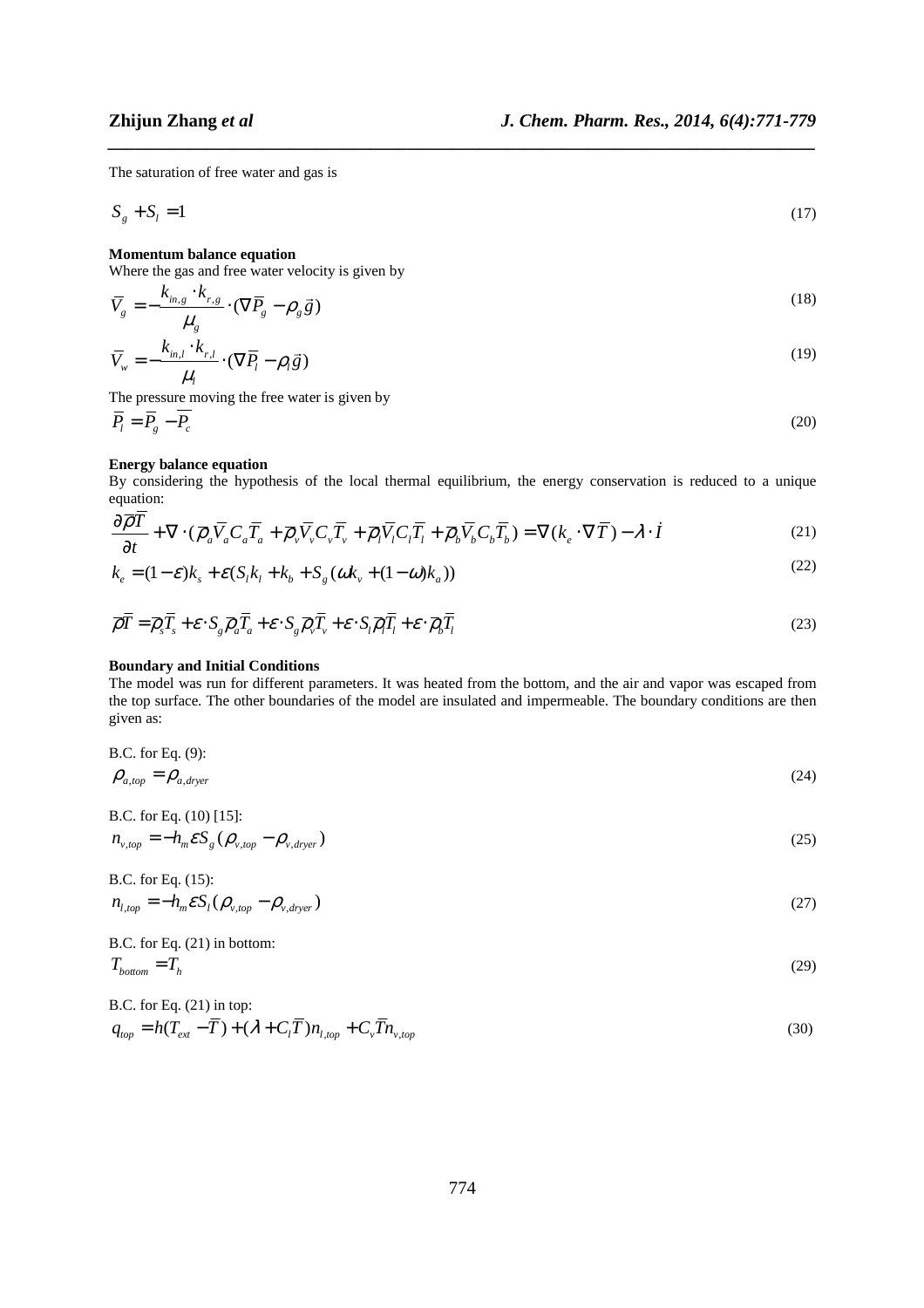(34)

The initial moisture of the porous medium is represented by the liquid water saturation. And other initial condition is as follows.

*\_\_\_\_\_\_\_\_\_\_\_\_\_\_\_\_\_\_\_\_\_\_\_\_\_\_\_\_\_\_\_\_\_\_\_\_\_\_\_\_\_\_\_\_\_\_\_\_\_\_\_\_\_\_\_\_\_\_\_\_\_\_\_\_\_\_\_\_\_\_\_\_\_\_\_\_\_\_*

I.C. for Eq. (9):

$$
\rho_a = \rho_{a,0} = \frac{P_{amb,0} M_a}{RT_0} \tag{31}
$$

I.C. for Eq. (10):

$$
\rho_{\nu} = \rho_{\nu,0} = \frac{P_{sat,0}M_{\nu}}{RT_0}
$$
\n(32)

I.C. for Eq. (11):

$$
S_l = S_{l,0}
$$
\n
$$
\text{I.C. for Eq. (21):}
$$
\n
$$
\text{(33)}
$$

$$
\overline{T} = T_0
$$

The detail value of boundary and initial condition is show in Table 1.

**Table 1. Boundary and initial condition** 

| Parameter                  | Symbol                     | Value 1                                                                          | Unit |
|----------------------------|----------------------------|----------------------------------------------------------------------------------|------|
| <i>Initial temperature</i> | $T_{\scriptscriptstyle 0}$ | $273 + 25$                                                                       | K    |
| Initial air pressure       | $P_{atm,0}$                | 101325                                                                           | Pa   |
| Initial saturation         | $S_{l,0}$                  | 0.3                                                                              |      |
| pressure of dryer          | $P_{g}$                    | $P_s = \begin{cases} (101325 - 1700t) \ t < 58s \\ 2725 \ t > = 58s \end{cases}$ | Pa   |
| Relative moisture of gas   |                            | 0.01                                                                             |      |
| Temperature of dryer       | $\mathbf{I}_{ext}$         | $273 + 28$                                                                       | K    |

#### **NUMERICAL SOLUTION**

A two-dimensional (2D) grid was used to solve the equations using COMSOL Multiphysics 3.5a. Given the symmetry condition setting at the left and the right sides, the 2D is applied to the 1D model shown in Fig. 1. The mesh consists of  $2 \times 100$  elements (2D), and time stepping is 0.1 (0 s to 10 s of solution), 1 (10 s to 100 s of solution), 10 (100 s to 10000 s of solution), 20 (10000 s to 20000 s of solution), 50 (20000 s to 20000 s of solution). Several grid sensitivity tests were conducted to determine the sufficiency of the mesh scheme and to ensure that the results are grid-independent. The maximum element size was established as  $1e<sup>-4</sup>$ . A backward differentiation formula was used to solve time-dependent variables. Relative tolerance was set to  $1e^{-6}$ , whereas absolute tolerance was set to  $1e^{-6}$ . The simulations were performed using a Tongfang PC with Intel Core 2 Duo processor with 3.0 GHz processing speed, and 4096 MB of RAM running Windows 7.

## **INPUT PARAMETER**

The parameter is listed in Table 2. The most parameter is gotten from the reference. The Intrinsic permeability is input for four groups in order to study the sensitivity.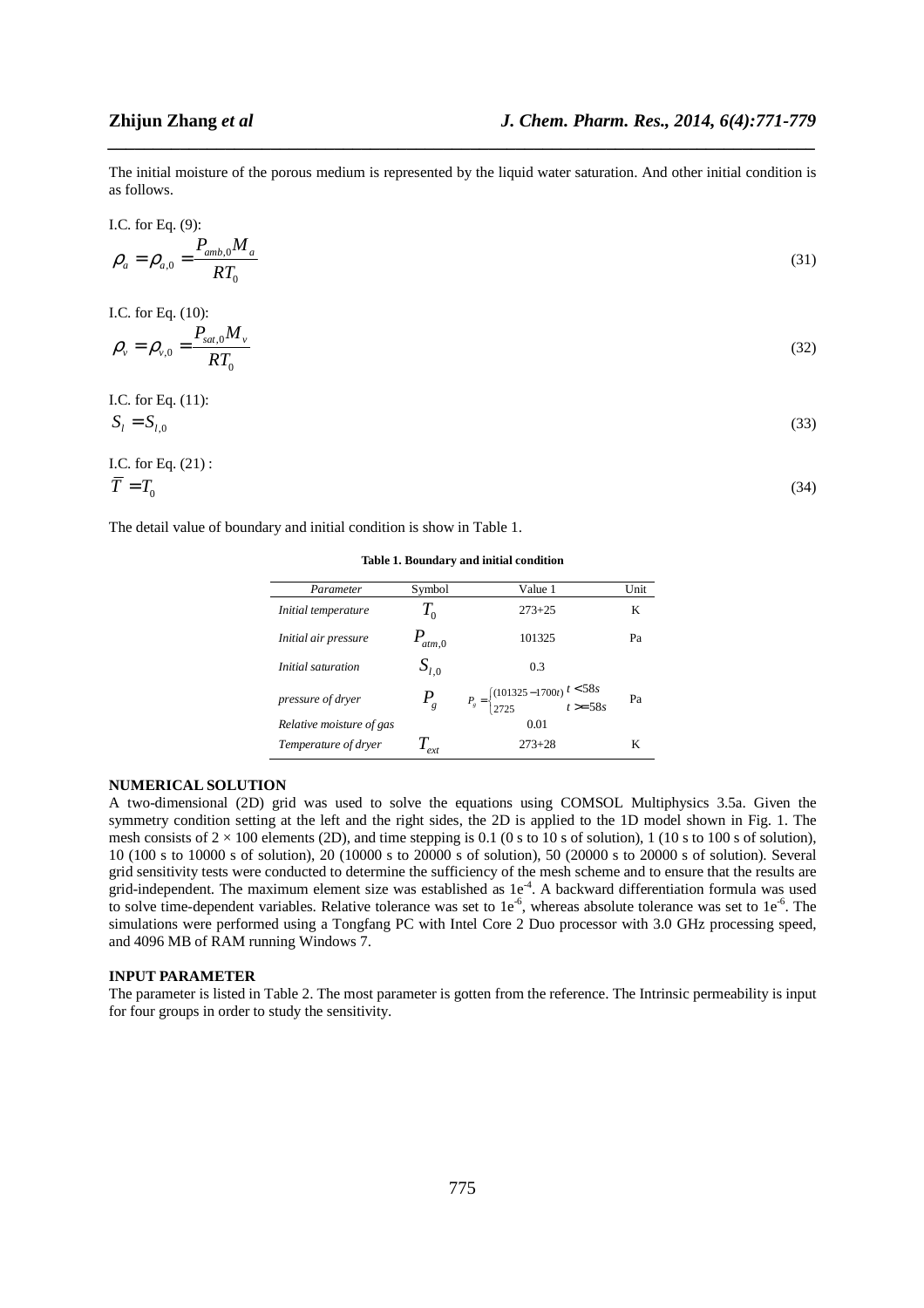| Parameter                         | Symbol                         | Value 1                                        | Unit                                                           | Source   |
|-----------------------------------|--------------------------------|------------------------------------------------|----------------------------------------------------------------|----------|
| Density                           |                                |                                                | $kg \, \text{m}^{-3}$                                          |          |
| Water                             | $\rho_{\scriptscriptstyle l}$  | 998                                            | $kg \, m-3$                                                    | $[12]$   |
| Vapor                             | $\rho_{\rm v}$                 | Ideal gas                                      | $kg \, m-3$                                                    |          |
| Air                               | $\rho_{_a}$                    | Ideal gas                                      | $kg \, \text{m}^{-3}$                                          |          |
| Solid                             | $\rho_{\scriptscriptstyle s}$  | 476                                            | $kg \, m-3$                                                    | [8]      |
| Specific heat capacity            |                                |                                                |                                                                |          |
| Water                             | $C_i$                          | 4187                                           | $J kg^{-1} K^{-1}$                                             | $[12]$   |
| Vapor                             | $C_{\nu}$                      | 1840                                           | $J kg^{-1} K^{-1}$                                             | $[12]$   |
| Air                               | $C_a$                          | 1000                                           | $J kg^{-1} K^{-1}$                                             | $[12]$   |
| Solid                             | $C_{s}$                        | 1400                                           | $J kg^{-1} K^{-1}$                                             | [8, 12]  |
| Thermal conductivity              |                                |                                                |                                                                |          |
| Water                             | $k_{i}$                        |                                                | $W m-1 K-1$                                                    | $[15]$   |
| Vapor                             | $k_{v}$                        | 0.026                                          | $W m-1 K-1$                                                    | $[15]$   |
| Air                               | $k_a$                          | 0.026                                          | $W m^{-1} K^{-1}$                                              | $[15]$   |
| Solid                             | $k_{\rm s}$                    | 0.21                                           | $\mathbf{W} \text{ m}^{\text{-}1} \text{ K}^{\text{-}1}$       |          |
| Intrinsic permeability            |                                |                                                |                                                                |          |
| Water                             | $k_{in,l}$                     | $4 \times 10^{-13}$                            | m <sup>2</sup>                                                 |          |
| Vapor and air                     | $k_{\scriptscriptstyle in, g}$ | $4{\times}10^{\text{-}13}$                     | m <sup>2</sup>                                                 |          |
| Relative permeability             |                                |                                                |                                                                |          |
| Water                             | $k_{r,l}$                      |                                                |                                                                | $[11]$   |
| Vapor and air                     | $k_{\scriptscriptstyle r,g}$   |                                                |                                                                | $[11]$   |
| Viscosity                         |                                |                                                |                                                                |          |
| Water                             | $\mu_{i}$                      | $0.988\times10^{-3}$                           | Pa s                                                           | $[15]$   |
| Vapor and air                     | $\mu_{\scriptscriptstyle g}$   | $1.8 \times 10^{-5}$                           | Pa s                                                           | $[15]$   |
| Heat transfer coefficient         | $\boldsymbol{h}$               | 2.5                                            | $\mathbf{W}$ $\mathbf{m}^{\text{-2}}$ $\mathbf{K}^{\text{-1}}$ | $[11]$   |
| Mass transfer coefficient         | $h_{m}$                        | 10                                             | $m s^{-1}$                                                     | $[15]$   |
| Latent heat of vaporization       | λ                              | $2.26 \times 10^{6}$                           | ${\rm J\ kg}^{-1}$                                             | $[15]$   |
| Porosity                          | $\mathcal E$                   | 0.615                                          | $\rm m^2$                                                      | [8]      |
| Effective diffusivity of gas      | $D_{\rm eff}$                  |                                                | $\rm m^2\,s^{\text{-}1}$                                       | $^{[8]}$ |
| Bound water diffusivity           | $D_h$                          | $10^{-10}, 10^{-9}, 10^{-8}, 10^{-7}, 10^{-6}$ | $\rm m^2\,s^{\text{-}1}$                                       |          |
| Capillarity Pressure              | $P_c$                          |                                                | Pa                                                             | [8]      |
| Critical Saturation of free water | $S_{r}$                        | 0.08                                           |                                                                | $[14]$   |
| Molar mass of air                 | $M_a$                          | $29 \times 10^{-3}$                            | $kg$ mol $^{-1}$                                               | $[12]$   |
| Molar mass of air                 | $M_{v}$                        | $18 \times 10^{-3}$                            | $kg \, mol^{-1}$                                               | $[12]$   |

*\_\_\_\_\_\_\_\_\_\_\_\_\_\_\_\_\_\_\_\_\_\_\_\_\_\_\_\_\_\_\_\_\_\_\_\_\_\_\_\_\_\_\_\_\_\_\_\_\_\_\_\_\_\_\_\_\_\_\_\_\_\_\_\_\_\_\_\_\_\_\_\_\_\_\_\_\_\_* **Table 2. Parameters used in the simulation process** 

# **RESULTS AND DISCUSSION**

The moisture curve of different bound water diffusivity is shown in Figure1. The moisture of bound water diffusivity  $D_b = 10^{-10}$  or  $10^{-9}$  m<sup>2</sup>s<sup>-1</sup> is similar in moisture curve. It just has a little different. It is shown that the different bound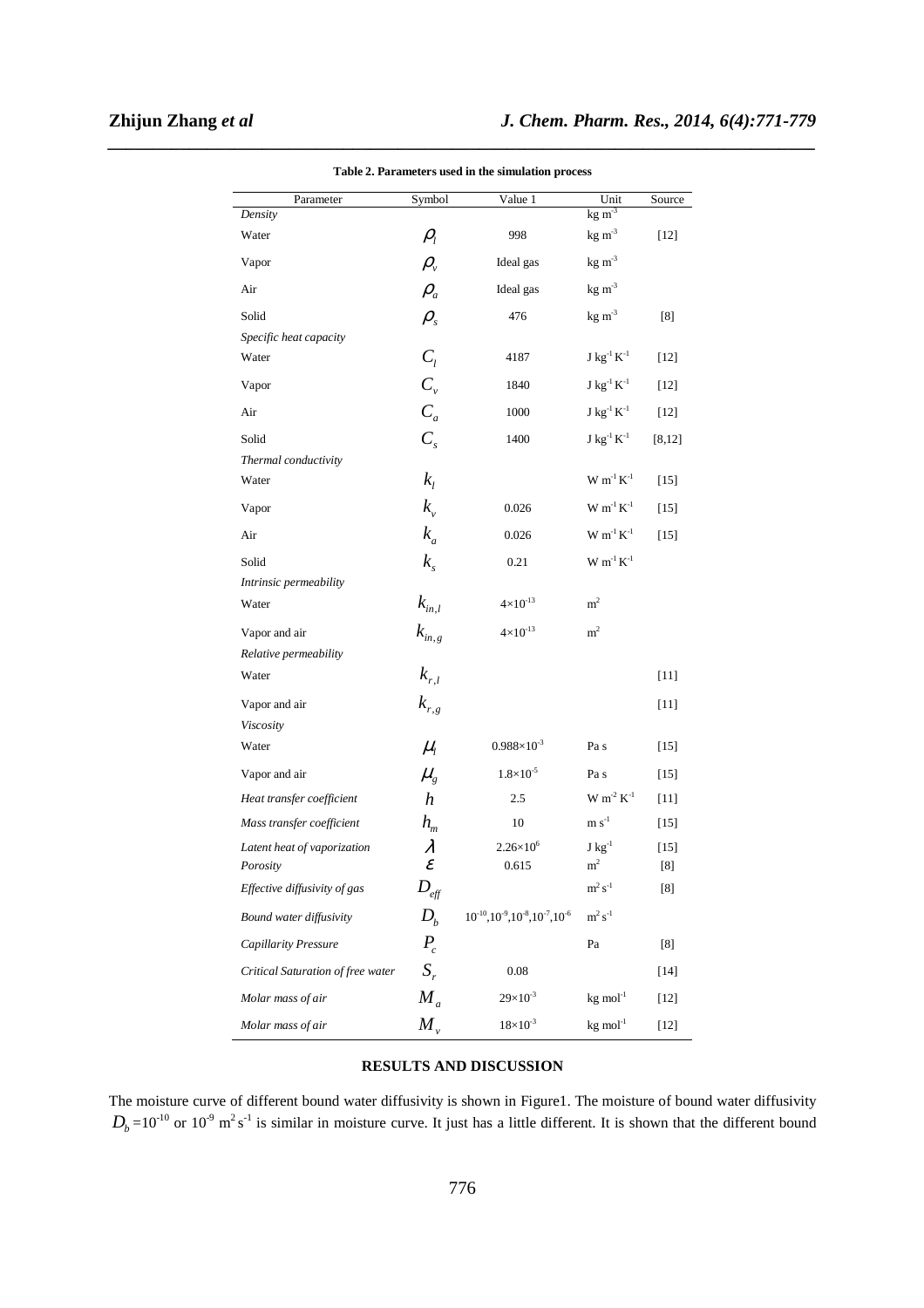water diffusivity has little effect on drying process when it lowers than  $10^{-9}$ . When  $D_b = 10^{-8}$ , the moisture curve has larger different. But when  $D_b = 10^{-7}$  or  $10^{-6}$  m<sup>2</sup> s<sup>-1</sup>, the moisture curve is also similar. The reason is that the mass transfer is controlled by heat transfer or mass transfer rate to outside.

*\_\_\_\_\_\_\_\_\_\_\_\_\_\_\_\_\_\_\_\_\_\_\_\_\_\_\_\_\_\_\_\_\_\_\_\_\_\_\_\_\_\_\_\_\_\_\_\_\_\_\_\_\_\_\_\_\_\_\_\_\_\_\_\_\_\_\_\_\_\_\_\_\_\_\_\_\_\_*

The temperature curve of different bound water diffusivity at different height of 5mm was shown in Figure3. When  $D_b = 10^{-10}$  or 10<sup>-9</sup>, and  $D_b = 10^{-7}$  or 10<sup>-6</sup> the temperature curve is almost the same. But the obviously the  $D_b = 10^{-8}$  is very different. In All Figures, the temperature is lift up and maintains some time. At last, the temperature is slowly lift up and gotten the end temperature.

The pressure curve of different bound water diffusivity at different height of 5mm was shown in Figure4. When  $D_b = 10^{-10}$  or  $10^{-9}$ , and  $D_b = 10^{-7}$  or  $10^{-6}$  the pressure curve is almost the same. But the obviously the  $D_b = 10^{-8}$  is very different. In All Figures, the pressure is lift up and maintains some time. At last, the pressure is slowly down and gotten the end pressure.



**Figure 2. Moisture curve (d. b.) of bound water diffusivity** 



**Figure 3. Temperature curve of bound water diffusivity at height of 5mm**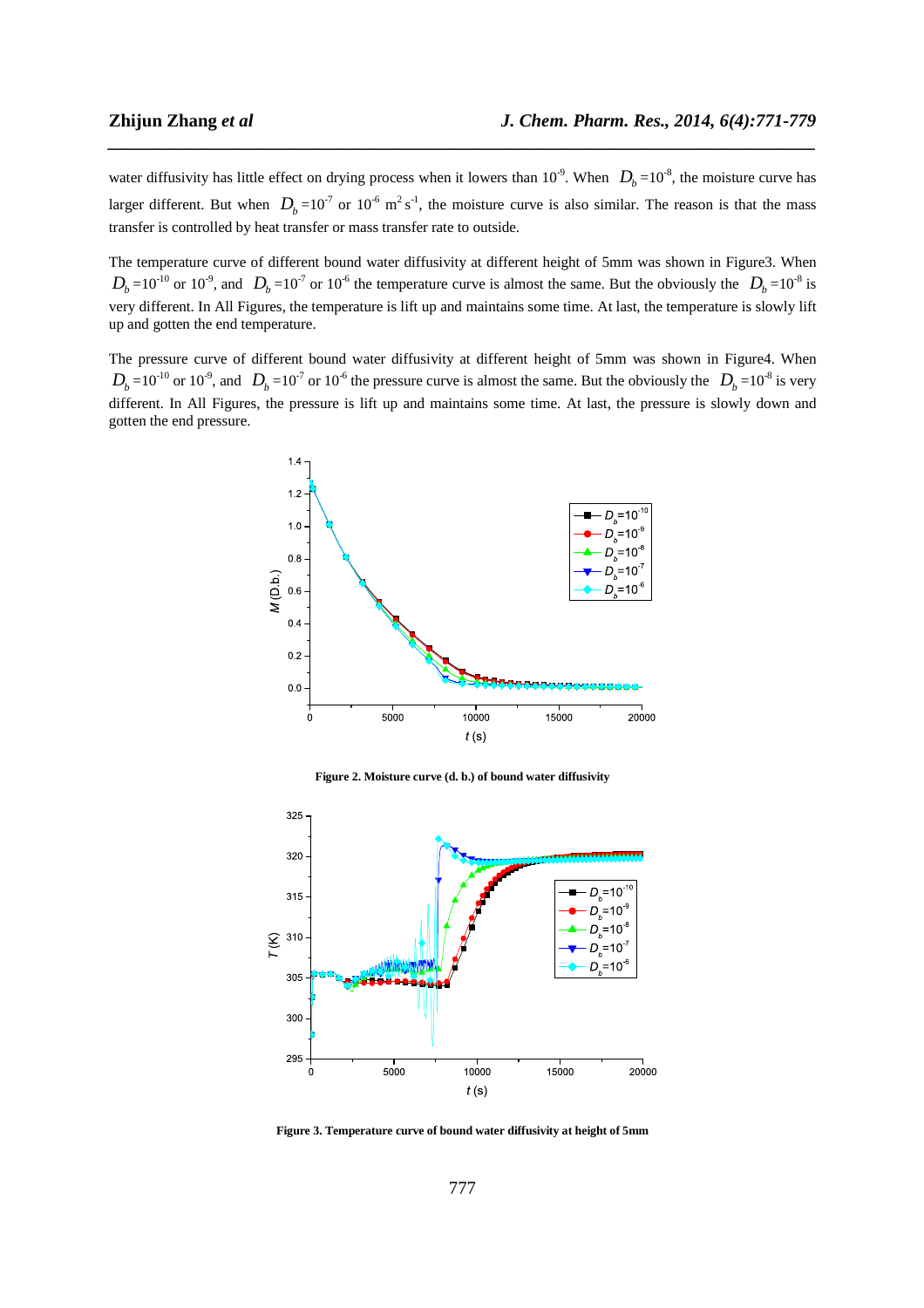

*\_\_\_\_\_\_\_\_\_\_\_\_\_\_\_\_\_\_\_\_\_\_\_\_\_\_\_\_\_\_\_\_\_\_\_\_\_\_\_\_\_\_\_\_\_\_\_\_\_\_\_\_\_\_\_\_\_\_\_\_\_\_\_\_\_\_\_\_\_\_\_\_\_\_\_\_\_\_*

**Figure 4.Pressure curve of bound water diffusivity at height of 5mm**

# **CONCLUSION**

A coupled model of porous medium vacuum drying with cortex effect based on the theory of heat and mass transfer was implemented in this paper. The parameter sensitivity analyses of mass transfer coefficient were then examined. The moisture and temperature characteristic is gotten. The results are shown that bound water diffusivity has obviously effect on drying process. It would be affect the mass and heat transfer, and then the temperature curve is shown obviously different. The results has some meaningful for vacuum drying of food and chemical material for heat sensitivity.

## *Nomenclature*

| B                                  | diagonal tensor                                                            |
|------------------------------------|----------------------------------------------------------------------------|
| D                                  | diffusivity $(m^2s^{-1})$                                                  |
| $D_{\mathit{eff}}$                 | diffusion tensor $(m^2s^{-1})$                                             |
| g                                  | gravity vector $(m s^{-2})$                                                |
| $\boldsymbol{h}$                   | intrinsic averaged enthalpy $(J kg^{-1})$                                  |
| I                                  | water phase rate (kg $s^{-1}m^{-3}$ )                                      |
| k                                  | intrinsic permeability $(m2)$                                              |
| $k_{r}$                            | relative permeability                                                      |
| $\mathfrak{m}$                     | mass (kg)                                                                  |
| n                                  | outer unit normal to the product                                           |
| $\boldsymbol{P}$                   | pressure (Pa)                                                              |
| $P_c$                              | capillary pressure (Pa)                                                    |
| $\boldsymbol{R}$                   | universal Gas constant $(J \text{ kmol}^{-1}K^{-1})$                       |
| S                                  | saturation                                                                 |
| $\mathfrak{t}$                     | time(s)                                                                    |
| $T\,$                              | temperature $(K)$                                                          |
| W                                  | moisture content (in dry basis)                                            |
| Greek letters                      |                                                                            |
| ΔΗ                                 | latent of phase change $(J kg^{-1})$                                       |
| $\lambda_{\scriptscriptstyle eff}$ | effective thermal conductivity tensor (W m <sup>-1</sup> K <sup>-1</sup> ) |